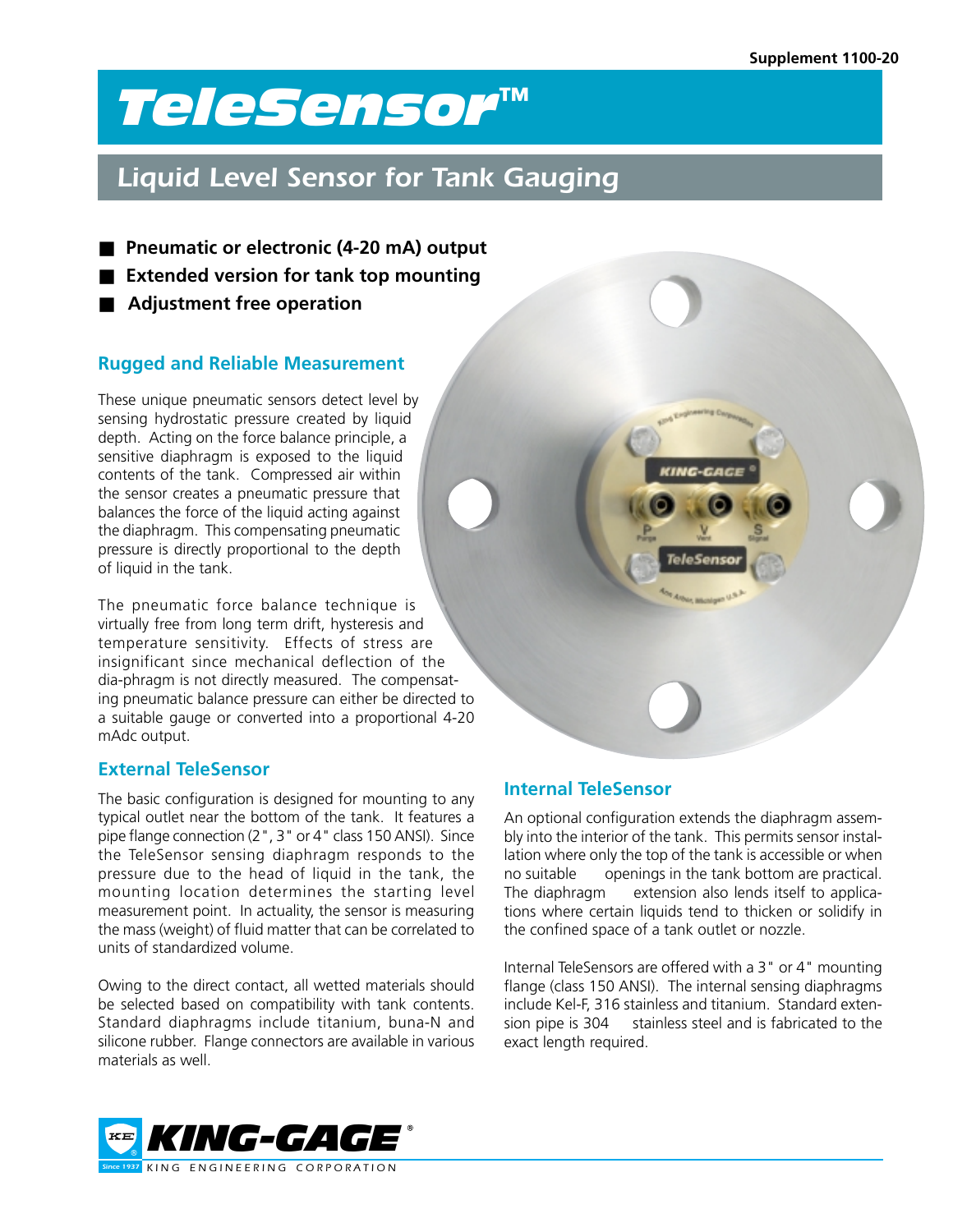### **Pneumatic Operation**

TeleSensor diaphragm units require the use of an air regulating Sensor Control. This specialized regulator provides continuous 1 CFH (cubic foot per hour) air flow to the underside of the diaphragm to create a pneumatic balance pressure. It also incorporates a back-pressure regulator assembly that maintains linear 1:1 response throughout the entire operating pressure range. This ensures the pneumatic output signal is directly equivalent to the hydrostatic head of liquid in the tank.

Pneumatic operation of the TeleSensor is fully compatible with continuous explosion hazard applications (Zone One or Division One). This means that it is possible to assemble a complete tank gauging system without the requirement of zener barriers or other intrinsic safety devices. Pneumatic sensors such as TeleSensor use no electrical energy for operation when using the 860 Sensor Control. The pneumatic pressure output of the sensing system can be transmitted 1000 feet or more to a compatible indicator or converted to a 4-20 mA signal.



**Pneumatic Output -** TeleSensor system with pneumatic pressure signal transmitted to compatible indicator.



**4-20 ma Output -** TeleSensor system with D/P Sensor Control providing 4-20mA signal loop.





**Explosion Hazard Use (Zone One or Division One) -** Pneumatic sensors such as TeleSensor use no electrical energy for opreration when using the 860 Sensor Control. The pneumatic pressure signal output of the sensing system can be transmitted 1000 feet or more to a safe area for electronic readout or 4-20 mA conversion.

## **Output Signal Options**

860 Sensor Control regulates both airflow and venting of the TeleSensor diaphragm unit. The basic control is an entirely pneumatic component. An output connection of the control provides the pneumatic pressure signal to the receiver (or external transmitter). As shown in the diagrams at right, the presssure signal is typically conveyed through 1/4" tubing.



The available 868 D/P Sensor Control incorporates a precision differential pressure transmitter to convert pneumatic output. This enhanced version includes the basic air control as described above integrated with a loop powered two wire electronic transmitter. It provides a proportional 4-20 mA analog signal suitable for process control or remote level indication.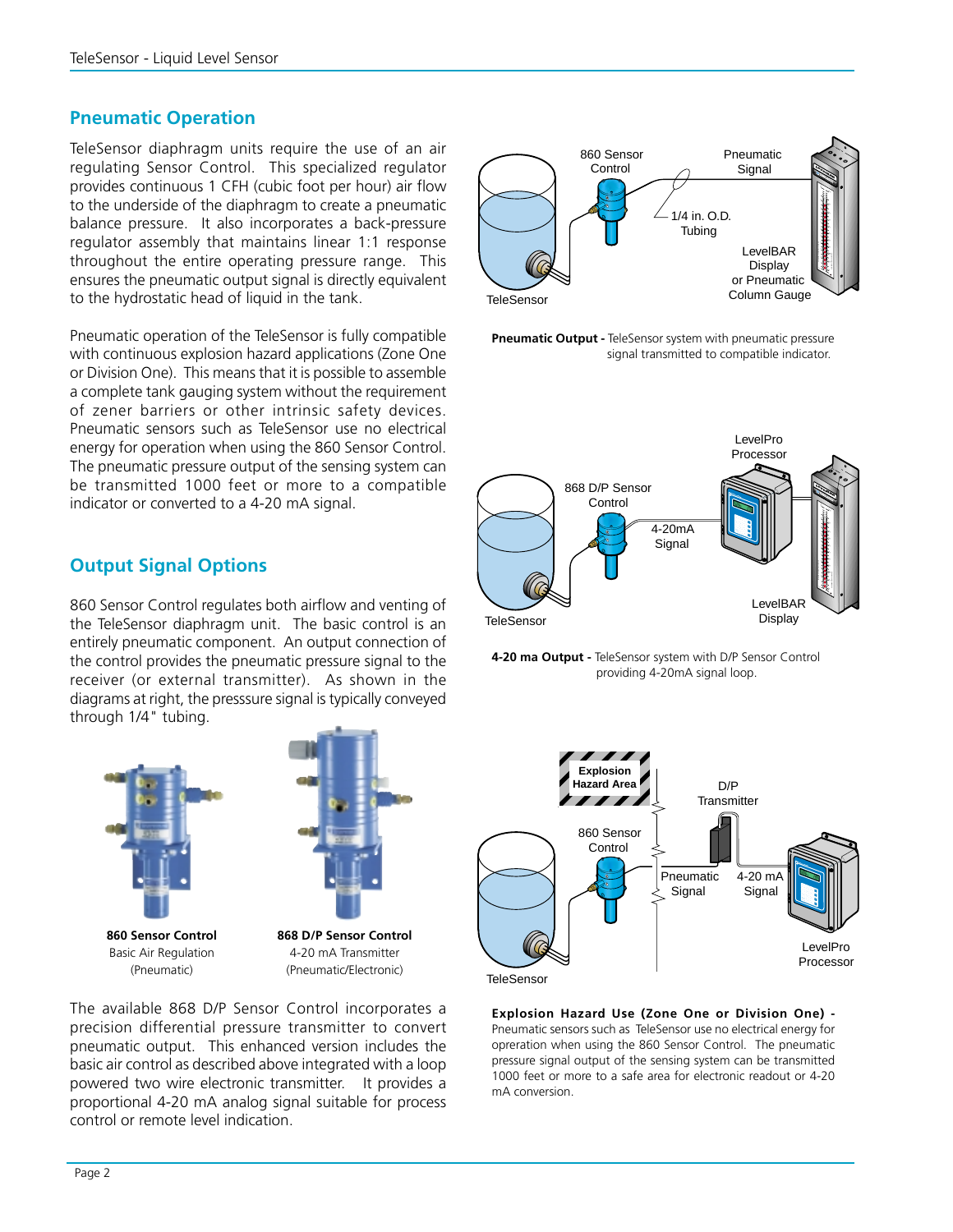## **Specifications**

#### **Sensitivity**

Better than .001 psi (.02" water)

**Repeatability**

Better than  $\pm$  .002 psi ( $\pm$  .05" water)

**Primary Accuracy**

 $±$  .007 psi ( $±$  0.2" water)

#### **Secondary Accuracy – D/P Transmitter**

± 0.2% FS; includes non-linearity, hysteresis and repeatability errors. (Repeatability is  $\pm$  0.02% of calibrated span)

#### **Temperature Range**

External TeleSensor: 30° F to 300° F (0° C to 149° C) Internal TeleSensor: 0º F to 250º F (-18º C to 121º C) If titanium diaphragm is used, upper limit is  $110^{\circ}$  F (43 $^{\circ}$  C)

#### **Pressure Range**

Sensor is a 1:1 pneumatic force balance diaphragm capable of repeating hydrostatic pressure as an equivalent pneumatic output. Functional pressure limit is 130 psi (or 3598 inches @ 1.00 specific gravity).

Maximum measurement pressure is determined by compressed air supply pressure (35-150 psi) less 20 psi.

#### **Air Consumption**

Total air consumption of sensor package (including sensor control) is less than 10 CFH or 0.16 scfm.

#### **868 D/P Sensor Control Range**

Integral differential pressure transmitter ranges are 0-5, -10, -15, -30, -50 psid. ±40% span adjustment with zero suppression/ elevation.

#### **Compressed Air Supply**

Operation of the internal or external TeleSensor requires a compressed air/gas source providing supply pressure of 35-150 psig (2.5-10.5 kg/cm2). Pneumatic components require instrument-grade compressed air that is clean, dry and oil-free to ensure trouble free performance.

#### **External TeleSensor**

Mounting flange and diaphragm are wetted surfaces requiring compatibility with process media. Sensor flanges available in 2", 3" or 4" size, flat faced, class 150 rating per ANSI B16.5-1973. Consult factory for full range of material selections available. **Diaphragm Material -** titanium, teflon-coated titanium, silicone rubber, buna-N

#### **Internal TeleSensor**

Mounting flange, extension pipe and diaphragm should be considered wetted surfaces. Sensor flanges available in 3" or 4" size, flat faced, class 150 rating per ANSI B16.5-1973. Standard material is 304 stainless steel.

Consult factory for optional materials of construction. Length of diaphragm assembly extension must be specified. Minimum extension dimension is 3.5" (89 mm). Sectional extension assemblies are available for applications where tank entry clearance is limited.

**Diaphragm Material -** Titanium, 316 stainless steel, Kel-f



**Internal TeleSensor**